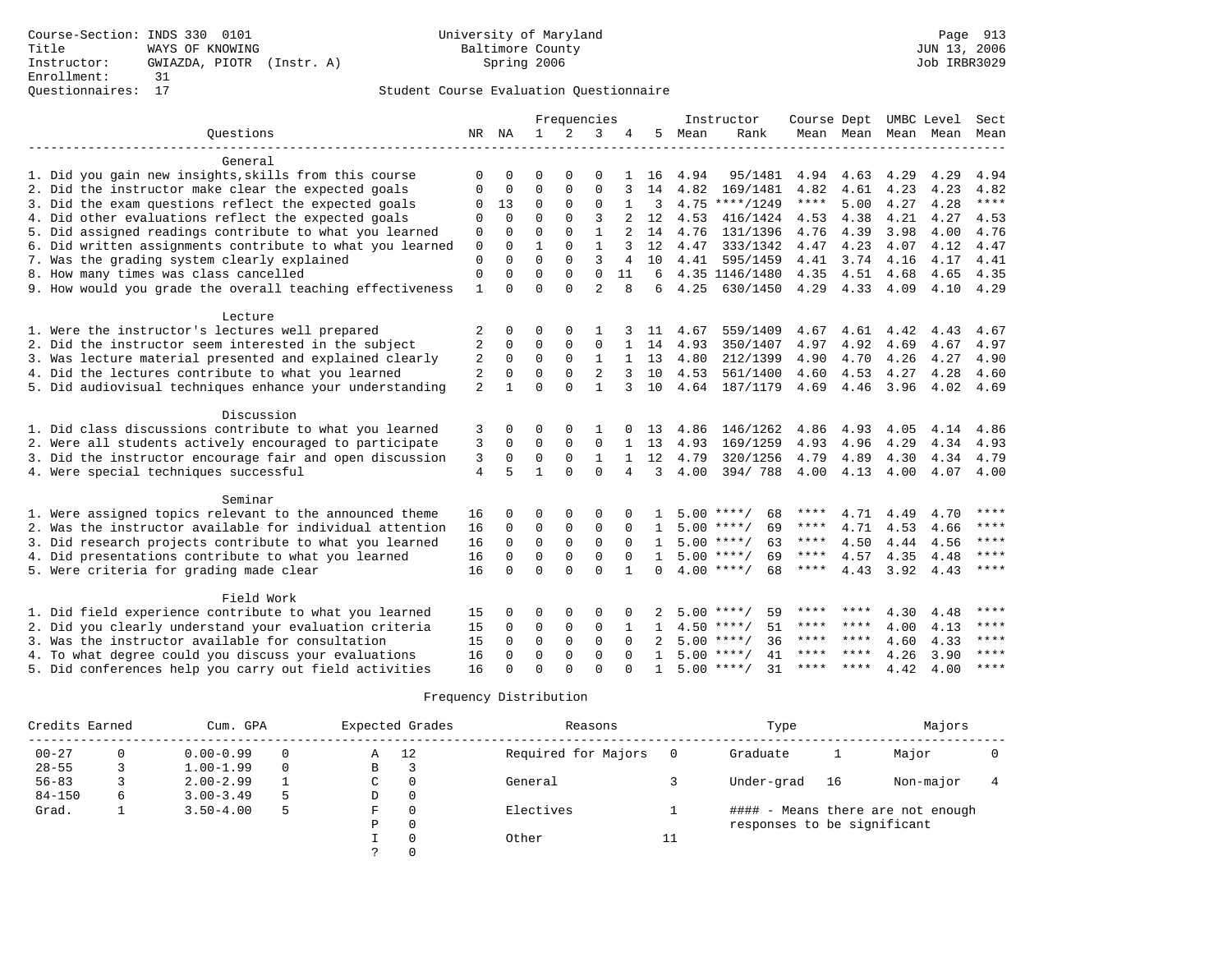# Questionnaires: 17 Student Course Evaluation Questionnaire

|                                                           |                |             |              | Frequencies  |                |                |              |      | Instructor         | Course Dept UMBC Level |           |      |                          | Sect        |
|-----------------------------------------------------------|----------------|-------------|--------------|--------------|----------------|----------------|--------------|------|--------------------|------------------------|-----------|------|--------------------------|-------------|
| Ouestions                                                 |                | NR NA       | 1            | 2            | 3              | 4              | 5            | Mean | Rank               |                        |           |      | Mean Mean Mean Mean Mean |             |
|                                                           |                |             |              |              |                |                |              |      |                    |                        |           |      |                          |             |
| General                                                   |                |             |              |              |                |                |              |      |                    |                        |           |      |                          |             |
| 1. Did you gain new insights, skills from this course     | O              | $\Omega$    | O            | $\Omega$     | O              |                | 16           | 4.94 | 95/1481            | 4.94                   | 4.63      | 4.29 | 4.29                     | 4.94        |
| 2. Did the instructor make clear the expected goals       | 0              | 0           | $\Omega$     | $\Omega$     | $\mathbf{0}$   |                | 14           | 4.82 | 169/1481           | 4.82                   | 4.61      | 4.23 | 4.23                     | 4.82        |
| 3. Did the exam questions reflect the expected goals      | 0              | 13          | $\mathbf 0$  | $\mathbf{0}$ | $\mathbf{0}$   | 1              | 3            |      | $4.75$ ****/1249   | ****                   | 5.00      | 4.27 | 4.28                     | $***$       |
| 4. Did other evaluations reflect the expected goals       | $\mathbf 0$    | $\Omega$    | $\Omega$     | $\Omega$     | 3              |                | 12           | 4.53 | 416/1424           | 4.53                   | 4.38      | 4.21 | 4.27                     | 4.53        |
| 5. Did assigned readings contribute to what you learned   | $\mathbf{0}$   | $\Omega$    | $\Omega$     | $\Omega$     | $\mathbf{1}$   | $\overline{a}$ | 14           | 4.76 | 131/1396           | 4.76                   | 4.39      | 3.98 | 4.00                     | 4.76        |
| 6. Did written assignments contribute to what you learned | 0              | $\Omega$    | 1            | $\Omega$     | $\mathbf{1}$   |                | 12           | 4.47 | 333/1342           | 4.47                   | 4.23      | 4.07 | 4.12                     | 4.47        |
| 7. Was the grading system clearly explained               | $\mathbf{0}$   | $\Omega$    | $\Omega$     | $\Omega$     | 3              | 4              | 10           | 4.41 | 595/1459           | 4.41                   | 3.74      | 4.16 | 4.17                     | 4.41        |
| 8. How many times was class cancelled                     | $\mathbf{0}$   | $\Omega$    | $\Omega$     | $\Omega$     | $\Omega$       | 11             | 6            |      | 4.35 1146/1480     | 4.35                   | 4.51      | 4.68 | 4.65                     | 4.35        |
| 9. How would you grade the overall teaching effectiveness | 2              | $\Omega$    | $\Omega$     | $\Omega$     | $\mathfrak{D}$ | h              | 7            | 4.33 | 546/1450           | 4.29                   | 4.33      | 4.09 | 4.10                     | 4.29        |
|                                                           |                |             |              |              |                |                |              |      |                    |                        |           |      |                          |             |
| Lecture                                                   |                |             |              |              |                |                |              |      |                    |                        |           |      |                          |             |
| 1. Were the instructor's lectures well prepared           | 5              | 0           | $\Omega$     | $\Omega$     | $\mathbf{1}$   |                | 9            | 4.67 | 559/1409           | 4.67                   | 4.61      | 4.42 | 4.43                     | 4.67        |
| 2. Did the instructor seem interested in the subject      | 5              | 0           | 0            | $\mathbf 0$  | $\mathbf 0$    | $\Omega$       | 12           | 5.00 | 1/1407             | 4.97                   | 4.92      | 4.69 | 4.67                     | 4.97        |
| 3. Was lecture material presented and explained clearly   | 5              | $\mathbf 0$ | $\mathbf 0$  | $\Omega$     | $\mathbf{0}$   | $\Omega$       | 12           | 5.00 | 1/1399             | 4.90                   | 4.70      | 4.26 | 4.27                     | 4.90        |
| 4. Did the lectures contribute to what you learned        | 5              | $\Omega$    | $\Omega$     | $\Omega$     | $\mathbf{1}$   | 2              | 9            | 4.67 | 421/1400           | 4.60                   | 4.53      | 4.27 | 4.28                     | 4.60        |
| 5. Did audiovisual techniques enhance your understanding  | 6              | $\Omega$    | $\Omega$     | $\Omega$     | $\Omega$       | 3              | 8            | 4.73 | 147/1179           | 4.69                   | 4.46      | 3.96 | 4.02                     | 4.69        |
|                                                           |                |             |              |              |                |                |              |      |                    |                        |           |      |                          |             |
| Discussion                                                |                |             |              |              |                |                |              |      |                    |                        |           |      |                          |             |
| 1. Did class discussions contribute to what you learned   | 3              | O           | 0            | $\Omega$     | 1              |                | 13           | 4.86 | 146/1262           | 4.86                   | 4.93      | 4.05 | 4.14                     | 4.86        |
| 2. Were all students actively encouraged to participate   | 3              | 0           | $\Omega$     | $\Omega$     | $\Omega$       | $\mathbf{1}$   | 13           | 4.93 | 169/1259           | 4.93                   | 4.96      | 4.29 | 4.34                     | 4.93        |
| 3. Did the instructor encourage fair and open discussion  | 3              | $\Omega$    | $\Omega$     | $\Omega$     | $\mathbf{1}$   | $\mathbf{1}$   | 12           | 4.79 | 320/1256           | 4.79                   | 4.89      | 4.30 | 4.34                     | 4.79        |
| 4. Were special techniques successful                     | $\overline{4}$ | 5           | $\mathbf{1}$ | $\Omega$     | $\Omega$       | 4              | 3            | 4.00 | 394/788            | 4.00                   | 4.13      | 4.00 | 4.07                     | 4.00        |
|                                                           |                |             |              |              |                |                |              |      |                    |                        |           |      |                          |             |
| Seminar                                                   |                |             |              |              |                |                |              |      |                    |                        |           |      |                          |             |
| 1. Were assigned topics relevant to the announced theme   | 16             | 0           | $\Omega$     | 0            | 0              | O              |              |      | $5.00$ ****/<br>68 | ****                   | 4.71      | 4.49 | 4.70                     | ****        |
| 2. Was the instructor available for individual attention  | 16             | $\Omega$    | $\mathbf 0$  | 0            | $\mathbf{0}$   | $\Omega$       | $\mathbf{1}$ |      | $5.00$ ****/<br>69 | ****                   | 4.71      | 4.53 | 4.66                     | ****        |
| 3. Did research projects contribute to what you learned   | 16             | $\mathbf 0$ | $\Omega$     | $\mathbf 0$  | $\mathbf 0$    | $\Omega$       | 1            |      | $5.00$ ****/<br>63 | ****                   | 4.50      | 4.44 | 4.56                     | $***$ * * * |
| 4. Did presentations contribute to what you learned       | 16             | $\Omega$    | $\Omega$     | $\Omega$     | $\Omega$       | $\Omega$       | $\mathbf{1}$ |      | $5.00$ ****/<br>69 | ****                   | 4.57      | 4.35 | 4.48                     | ****        |
| 5. Were criteria for grading made clear                   | 16             | $\Omega$    | $\Omega$     | $\cap$       | $\Omega$       | $\mathbf{1}$   | $\cap$       |      | $4.00$ ****/<br>68 | $***$ * * *            | 4.43      | 3.92 | 4.43                     | $* * * * *$ |
| Field Work                                                |                |             |              |              |                |                |              |      |                    |                        |           |      |                          |             |
| 1. Did field experience contribute to what you learned    | 15             | O           | 0            | 0            | $\Omega$       | O              |              | 5.00 | $***$ $*$<br>59    |                        |           | 4.30 | 4.48                     | ****        |
| 2. Did you clearly understand your evaluation criteria    | 15             | $\Omega$    | $\mathbf 0$  | $\mathbf 0$  | $\mathbf 0$    | 1              | 1            |      | 51<br>$4.50$ ****/ |                        | **** **** | 4.00 | 4.13                     | $***$ *     |
| 3. Was the instructor available for consultation          | 15             | $\Omega$    | $\mathbf 0$  | $\mathbf 0$  | $\mathbf 0$    | $\Omega$       |              |      | $5.00$ ****/<br>36 |                        | **** **** | 4.60 | 4.33                     | ****        |
|                                                           | 16             | $\Omega$    | $\Omega$     | $\Omega$     | $\Omega$       | $\Omega$       | $\mathbf{1}$ | 5.00 | $***$ /<br>41      | ****                   | ****      | 4.26 | 3.90                     | $* * * * *$ |
| 4. To what degree could you discuss your evaluations      | 16             | ∩           | $\Omega$     | $\cap$       | $\Omega$       | U              | 1            |      | $5.00$ ****/<br>31 | ****                   | ****      | 4.42 | 4.00                     | $***$ * * * |
| 5. Did conferences help you carry out field activities    |                |             |              |              |                |                |              |      |                    |                        |           |      |                          |             |

| Credits Earned | Cum. GPA      |          |   | Expected Grades | Reasons             |    | Type                        |    |                                   |  |
|----------------|---------------|----------|---|-----------------|---------------------|----|-----------------------------|----|-----------------------------------|--|
| $00 - 27$      | $0.00 - 0.99$ | $\Omega$ | Α | 12              | Required for Majors |    | Graduate                    |    | Major                             |  |
| $28 - 55$      | $1.00 - 1.99$ | $\Omega$ | В | 3               |                     |    |                             |    |                                   |  |
| $56 - 83$      | $2.00 - 2.99$ |          | C | $\Omega$        | General             |    | Under-grad                  | 16 | Non-major                         |  |
| $84 - 150$     | $3.00 - 3.49$ | 5        | D | 0               |                     |    |                             |    |                                   |  |
| Grad.          | $3.50 - 4.00$ | 5        | F | 0               | Electives           |    |                             |    | #### - Means there are not enough |  |
|                |               |          | P | 0               |                     |    | responses to be significant |    |                                   |  |
|                |               |          |   | $\Omega$        | Other               | 11 |                             |    |                                   |  |
|                |               |          |   |                 |                     |    |                             |    |                                   |  |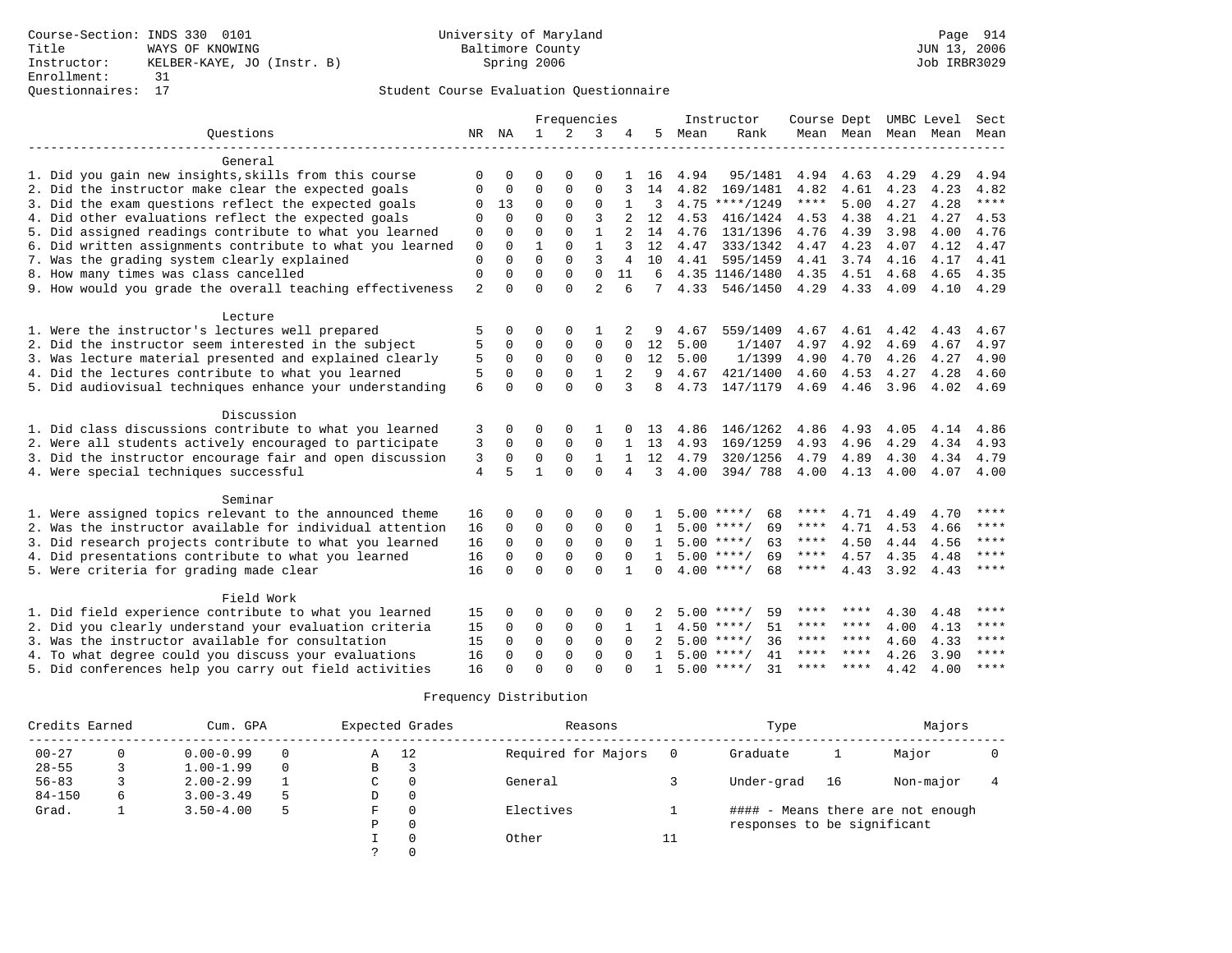### Student Course Evaluation Questionnaire

|                                                           |                |              |              |              | Frequencies    |                |                |      | Instructor       | Course Dept |                     |      | UMBC Level | Sect    |
|-----------------------------------------------------------|----------------|--------------|--------------|--------------|----------------|----------------|----------------|------|------------------|-------------|---------------------|------|------------|---------|
| Ouestions                                                 |                | NR NA        | $\mathbf{1}$ | 2            | 3              |                | 5              | Mean | Rank             |             | Mean Mean Mean Mean |      |            | Mean    |
| General                                                   |                |              |              |              |                |                |                |      |                  |             |                     |      |            |         |
| 1. Did you gain new insights, skills from this course     | $\Omega$       | <sup>0</sup> | U            | $\Omega$     |                |                |                | 4.56 | 505/1481         | 4.43        | 4.63                | 4.29 | 4.45       | 4.56    |
| 2. Did the instructor make clear the expected goals       | 0              | 0            | $\Omega$     | $\Omega$     | $\mathbf{1}$   |                | 7              | 4.67 | 324/1481         | 4.46        | 4.61                | 4.23 | 4.32       | 4.67    |
| 3. Did the exam questions reflect the expected goals      | $\Omega$       | 6            | $\Omega$     | $\Omega$     | $\Omega$       | $\Omega$       | 3              | 5.00 | 1/1249           | 5.00        | 5.00                | 4.27 | 4.44       | 5.00    |
| 4. Did other evaluations reflect the expected goals       | $\Omega$       | $\Omega$     | $\Omega$     |              |                |                |                | 4.22 | 773/1424         | 4.27        | 4.38                | 4.21 | 4.35       | 4.22    |
| 5. Did assigned readings contribute to what you learned   | 0              |              | $\Omega$     | $\Omega$     | $\overline{a}$ |                | 4              | 4.22 | 527/1396         | 4.13        | 4.39                | 3.98 | 4.09       | 4.22    |
| 6. Did written assignments contribute to what you learned | 0              | $\Omega$     | $\Omega$     | $\Omega$     | ζ              |                | 3              | 4.00 | 755/1342         | 4.07        | 4.23                | 4.07 | 4.21       | 4.00    |
| 7. Was the grading system clearly explained               | $\Omega$       | $\Omega$     | $\Omega$     | $\Omega$     | 1              | $\overline{2}$ | б.             | 4.56 | 402/1459         | 3.30        | 3.74                | 4.16 | 4.25       | 4.56    |
| 8. How many times was class cancelled                     | $\mathbf{1}$   | 0            | $\Omega$     | $\Omega$     | $\Omega$       | 3              | 5.             | 4.63 | 981/1480         | 4.61        | 4.51                | 4.68 | 4.74       | 4.63    |
| 9. How would you grade the overall teaching effectiveness | $\mathbf{1}$   | 1            | $\Omega$     | $\Omega$     | $\Omega$       |                | $\overline{2}$ | 4.29 | 599/1450         | 4.35        | 4.33                | 4.09 | 4.28       | 4.29    |
|                                                           |                |              |              |              |                |                |                |      |                  |             |                     |      |            |         |
| Lecture                                                   |                |              |              |              |                |                |                |      |                  |             |                     |      |            |         |
| 1. Were the instructor's lectures well prepared           | 5              | 0            | O            | $\Omega$     |                |                |                | 4.50 | 762/1409         | 4.58        | 4.61                | 4.42 | 4.51       | 4.50    |
| 2. Did the instructor seem interested in the subject      | 5              | $\Omega$     | $\Omega$     | 0            | $\mathbf 0$    |                | 3              | 4.75 | 823/1407         | 4.88        | 4.92                | 4.69 | 4.79       | 4.75    |
| 3. Was lecture material presented and explained clearly   | 5              | $\Omega$     | $\Omega$     | $\Omega$     | $\mathbf{1}$   | $\Omega$       | 3              | 4.50 | 567/1399         | 4.50        | 4.70                | 4.26 | 4.36       | 4.50    |
| 4. Did the lectures contribute to what you learned        | 5              | $\Omega$     | $\Omega$     | $\Omega$     | $\mathbf{1}$   | $\Omega$       | 3              | 4.50 | 591/1400         | 4.45        | 4.53                | 4.27 | 4.38       | 4.50    |
| 5. Did audiovisual techniques enhance your understanding  | 5              |              | $\Omega$     | $\mathbf{1}$ | $\Omega$       | $\Omega$       | $\mathfrak{D}$ | 4.00 | 590/1179         | 4.00        | 4.46                | 3.96 | 4.07       | 4.00    |
|                                                           |                |              |              |              |                |                |                |      |                  |             |                     |      |            |         |
| Discussion                                                |                |              |              |              |                |                |                |      |                  |             |                     |      |            |         |
| 1. Did class discussions contribute to what you learned   | 7              | <sup>0</sup> | U            | $\Omega$     | $\Omega$       |                |                |      | $5.00$ ****/1262 | 5.00        | 4.93                | 4.05 | 4.33       | ****    |
| 2. Were all students actively encouraged to participate   | 7              | $\Omega$     | $\Omega$     | $\Omega$     | $\Omega$       | $\Omega$       |                |      | $5.00$ ****/1259 | 5.00        | 4.96                | 4.29 | 4.57       | ****    |
| 3. Did the instructor encourage fair and open discussion  | 7              | $\Omega$     | $\mathbf 0$  | $\mathbf 0$  | $\mathbf 0$    | $\Omega$       |                |      | $5.00$ ****/1256 | 5.00        | 4.89                | 4.30 | 4.60       | ****    |
| 4. Were special techniques successful                     | 7              | $\Omega$     | $\Omega$     | $\Omega$     | $\Omega$       |                | $\mathbf{1}$   |      | $4.50$ ****/ 788 | 4.25        | 4.13                | 4.00 | 4.26       | $***$ * |
|                                                           |                |              |              |              |                |                |                |      |                  |             |                     |      |            |         |
| Laboratory                                                |                |              |              |              |                |                |                |      |                  |             |                     |      |            |         |
| 1. Did the lab increase understanding of the material     | 8              | <sup>n</sup> | $\Omega$     | $\Omega$     | $\cap$         |                |                |      | $5.00$ ****/ 246 | ****        | ****                | 4.20 | 4.45       | ****    |
|                                                           |                |              |              |              |                |                |                |      |                  |             |                     |      |            |         |
| Seminar                                                   |                |              |              |              |                |                |                |      |                  |             |                     |      |            |         |
| 1. Were assigned topics relevant to the announced theme   | 2              | 0            | 0            | $\Omega$     | $\Omega$       |                |                | 4.71 | 39/<br>68        | 4.71        | 4.71                | 4.49 | 4.68       | 4.71    |
| 2. Was the instructor available for individual attention  | 2              | 0            | $\Omega$     | $\Omega$     | 1              | $\Omega$       | 6              | 4.71 | 33/<br>69        | 4.71        | 4.71                | 4.53 | 4.64       | 4.71    |
| 3. Did research projects contribute to what you learned   | $\overline{2}$ | 1            | $\Omega$     | $\Omega$     | $\Omega$       | 3              | ζ              | 4.50 | 31/<br>63        | 4.50        | 4.50                | 4.44 | 4.49       | 4.50    |
| 4. Did presentations contribute to what you learned       | 2              | $\Omega$     | $\Omega$     | $\Omega$     | $\Omega$       | 3              | 4              | 4.57 | 35/<br>69        | 4.57        | 4.57                | 4.35 | 4.53       | 4.57    |
| 5. Were criteria for grading made clear                   | $\overline{a}$ |              | $\cap$       | $\cap$       | $\overline{2}$ |                | 5              | 4.43 | 29/<br>68        | 4.43        | 4.43                | 3.92 | 4.10       | 4.43    |

| Credits Earned |   | Cum. GPA      | Expected Grades |   | Reasons        |                     | Type     | Majors                      |   |                                   |  |
|----------------|---|---------------|-----------------|---|----------------|---------------------|----------|-----------------------------|---|-----------------------------------|--|
| $00 - 27$      |   | $0.00 - 0.99$ |                 | Α | $\overline{6}$ | Required for Majors | $\Omega$ | Graduate                    |   | Major                             |  |
| $28 - 55$      | 0 | $1.00 - 1.99$ |                 | B | -2             |                     |          |                             |   |                                   |  |
| $56 - 83$      |   | $2.00 - 2.99$ |                 | C | $\Omega$       | General             |          | Under-grad                  | 9 | Non-major                         |  |
| $84 - 150$     |   | $3.00 - 3.49$ |                 | D | 0              |                     |          |                             |   |                                   |  |
| Grad.          | 0 | $3.50 - 4.00$ |                 | F | $\Omega$       | Electives           |          |                             |   | #### - Means there are not enough |  |
|                |   |               |                 | Ρ | 0              |                     |          | responses to be significant |   |                                   |  |
|                |   |               |                 |   | $\Omega$       | Other               | 6        |                             |   |                                   |  |
|                |   |               |                 |   |                |                     |          |                             |   |                                   |  |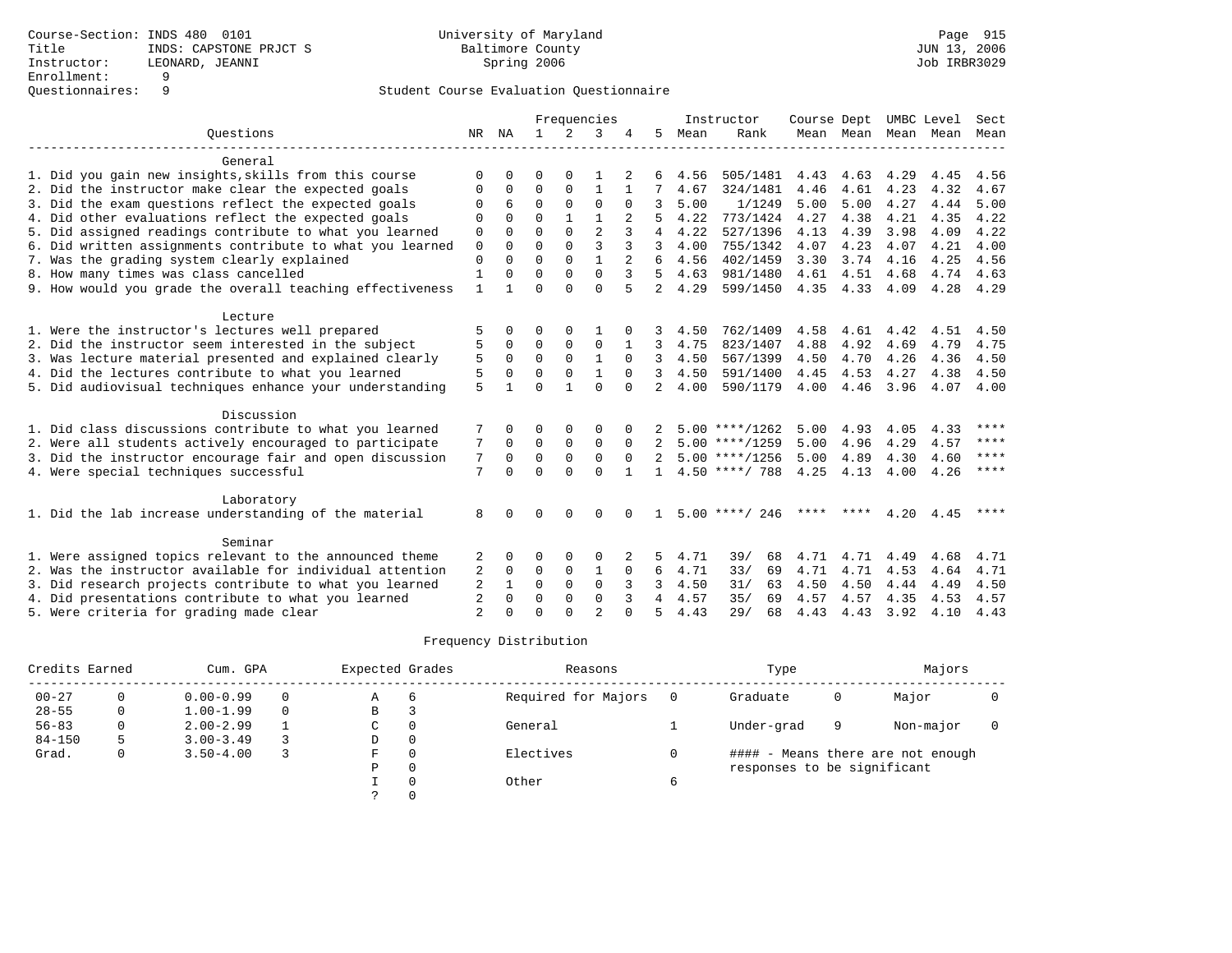# Questionnaires: 11 Student Course Evaluation Questionnaire

|                                                           |          |              |          |              | Frequencies    |                |          |      | Instructor         | Course Dept |           | UMBC Level |      | Sect        |
|-----------------------------------------------------------|----------|--------------|----------|--------------|----------------|----------------|----------|------|--------------------|-------------|-----------|------------|------|-------------|
| Ouestions                                                 | NR       | ΝA           |          | 2            | २              |                | 5.       | Mean | Rank               |             | Mean Mean | Mean Mean  |      | Mean        |
| General                                                   |          |              |          |              |                |                |          |      |                    |             |           |            |      |             |
| 1. Did you gain new insights, skills from this course     | $\Omega$ | $\Omega$     |          | O            |                |                |          | 4.36 | 718/1481           | 4.43        | 4.63      | 4.29       | 4.45 | 4.36        |
| 2. Did the instructor make clear the expected goals       |          | $\Omega$     | $\Omega$ | $\Omega$     |                |                |          | 4.36 | 704/1481           | 4.46        | 4.61      | 4.23       | 4.32 | 4.36        |
| 3. Did the exam questions reflect the expected goals      | 0        | 10           | $\Omega$ | $\Omega$     | $\Omega$       | $\Omega$       |          |      | $5.00$ ****/1249   | 5.00        | 5.00      | 4.27       | 4.44 | $***$ * * * |
| 4. Did other evaluations reflect the expected goals       | O        | $\mathbf{1}$ | 0        | $\Omega$     |                | 5              |          | 4.30 | 684/1424           | 4.27        | 4.38      | 4.21       | 4.35 | 4.30        |
| 5. Did assigned readings contribute to what you learned   | 0        | $\Omega$     |          | $\Omega$     | $\overline{2}$ | $\overline{2}$ |          | 4.09 | 649/1396           | 4.13        | 4.39      | 3.98       | 4.09 | 4.09        |
| 6. Did written assignments contribute to what you learned | 0        | $\mathbf{1}$ | U        | $\mathbf{1}$ | $\overline{a}$ |                |          | 4.10 | 695/1342           | 4.07        | 4.23      | 4.07       | 4.21 | 4.10        |
| 7. Was the grading system clearly explained               | 0        | 2            |          | 3            | $\overline{4}$ | $\Omega$       |          |      | 2.67 1419/1459     | 3.30        | 3.74      | 4.16       | 4.25 | 2.67        |
| 8. How many times was class cancelled                     |          | $\Omega$     | $\Omega$ | $\Omega$     | $\Omega$       | 4              | 6        | 4.60 | 997/1480           | 4.61        | 4.51      | 4.68       | 4.74 | 4.60        |
| 9. How would you grade the overall teaching effectiveness | 3        | $\Omega$     | U        | $\Omega$     |                | २              | 4        | 4.38 | 504/1450           | 4.35        | 4.33      | 4.09       | 4.28 | 4.39        |
|                                                           |          |              |          |              |                |                |          |      |                    |             |           |            |      |             |
| Lecture                                                   |          |              |          |              |                |                |          |      |                    |             |           |            |      |             |
| 1. Were the instructor's lectures well prepared           |          | 0            | O        | $\Omega$     | $\Omega$       |                | 4        | 4.57 | 682/1409           | 4.58        | 4.61      | 4.42       | 4.51 | 4.62        |
| 2. Did the instructor seem interested in the subject      | 5        | $\Omega$     | 0        | $\mathbf 0$  | 0              | $\Omega$       | 6        | 5.00 | 1/1407             | 4.88        | 4.92      | 4.69       | 4.79 | 5.00        |
| 3. Was lecture material presented and explained clearly   | 5        | $\Omega$     | 0        | $\mathbf 0$  | $\Omega$       | 3              |          | 4.50 | 567/1399           | 4.50        | 4.70      | 4.26       | 4.36 | 4.50        |
| 4. Did the lectures contribute to what you learned        | 6        | $\Omega$     | 0        | $\Omega$     | $\Omega$       | 3              |          | 4.40 | 704/1400           | 4.45        | 4.53      | 4.27       | 4.38 | 4.40        |
| 5. Did audiovisual techniques enhance your understanding  | 5        |              |          | U            | U              |                |          |      | $3.00$ ****/1179   | 4.00        | 4.46      | 3.96       | 4.07 | $***$ * * * |
| Discussion                                                |          |              |          |              |                |                |          |      |                    |             |           |            |      |             |
| 1. Did class discussions contribute to what you learned   | $\Omega$ | $\Omega$     | U        | $\Omega$     | $\Omega$       |                | 11       | 5.00 | 1/1262             | 5.00        | 4.93      | 4.05       | 4.33 | 5.00        |
| 2. Were all students actively encouraged to participate   | 0        | $\Omega$     | $\Omega$ | $\Omega$     | $\Omega$       | $\Omega$       | 11       | 5.00 | 1/1259             | 5.00        | 4.96      | 4.29       | 4.57 | 5.00        |
| 3. Did the instructor encourage fair and open discussion  | 0        | $\Omega$     | $\Omega$ | $\Omega$     | $\Omega$       | $\Omega$       | 11       | 5.00 | 1/1256             | 5.00        | 4.89      | 4.30       | 4.60 | 5.00        |
| 4. Were special techniques successful                     | 0        | २            | U        | $\Omega$     | $\mathbf{1}$   | 4              | 3        | 4.25 | 291/ 788           | 4.25        | 4.13      | 4.00       | 4.26 | 4.25        |
|                                                           |          |              |          |              |                |                |          |      |                    |             |           |            |      |             |
| Seminar                                                   |          |              |          |              |                |                |          |      |                    |             |           |            |      |             |
| 1. Were assigned topics relevant to the announced theme   | 10       | $\Omega$     | $\Omega$ | 0            | 0              |                |          |      | $5.00$ ****/<br>68 | 4.71        | 4.71      | 4.49       | 4.68 | ****        |
| 4. Did presentations contribute to what you learned       | 10       | $\Omega$     | 0        | $\mathbf 0$  | $\Omega$       | -1             | $\Omega$ |      | $4.00$ ****/<br>69 | 4.57        | 4.57      | 4.35       | 4.53 | ****        |
| 5. Were criteria for grading made clear                   | 10       |              | U        | $\cap$       |                |                |          |      | $3.00$ ****/<br>68 | 4.43        | 4.43      | 3.92       | 4.10 | ****        |

| Credits Earned |   | Cum. GPA      |          | Expected Grades |          | Reasons             |    | Type                        |    | Majors                            |  |
|----------------|---|---------------|----------|-----------------|----------|---------------------|----|-----------------------------|----|-----------------------------------|--|
| $00 - 27$      | 0 | $0.00 - 0.99$ | $\Omega$ | Α               |          | Required for Majors |    | Graduate                    | 0  | Major                             |  |
| $28 - 55$      | 0 | $1.00 - 1.99$ | $\Omega$ | В               |          |                     |    |                             |    |                                   |  |
| $56 - 83$      |   | $2.00 - 2.99$ | $\Omega$ | C               | $\Omega$ | General             |    | Under-grad                  | 11 | Non-major                         |  |
| $84 - 150$     |   | $3.00 - 3.49$ |          | D               | $\Omega$ |                     |    |                             |    |                                   |  |
| Grad.          | 0 | $3.50 - 4.00$ | 2        | F.              | $\Omega$ | Electives           | z. |                             |    | #### - Means there are not enough |  |
|                |   |               |          | D               |          |                     |    | responses to be significant |    |                                   |  |
|                |   |               |          |                 |          | Other               | 6  |                             |    |                                   |  |
|                |   |               |          |                 |          |                     |    |                             |    |                                   |  |